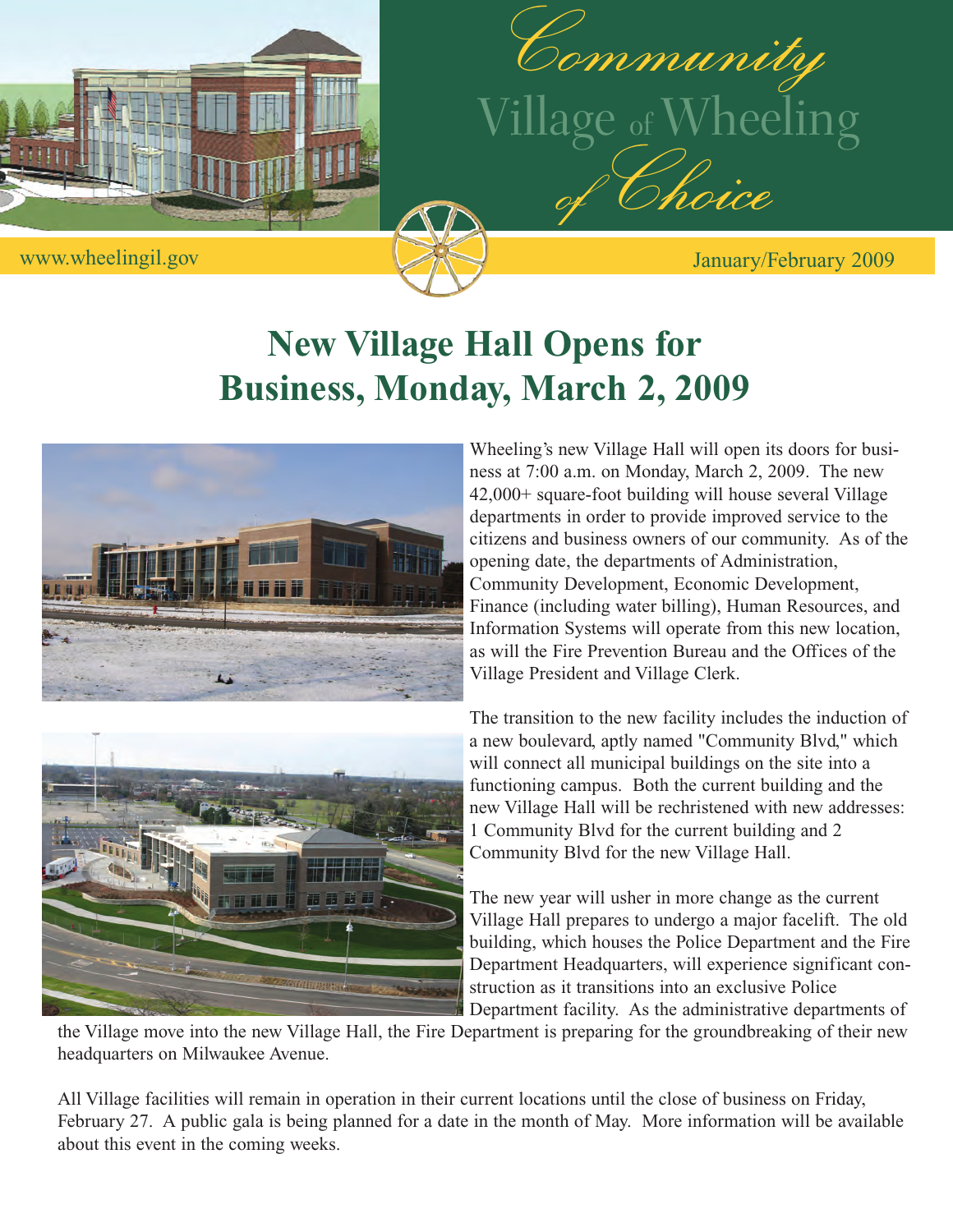# Welcome to Wheeling

### **Letter from Acting President Argiris**

On behalf of the Board of Trustees and Village Clerk we wish you and your family a healthy, happy, safe and prosperous New Year. With the New Year come new beginnings. Our new municipal buildings will provide a fresh look for the Village of Wheeling and will mark the beginning of our Village Campus, which makes service to the residents of Wheeling more convenient. Community Boulevard is the name appropriately given to the road which will lead from Dundee Road to our new Village Hall and the Wheeling Park District facilities. Our hope is that our residents will feel that the Village Campus is a community destination, and we welcome you to come take a drive down Community Boulevard and see our new Village Hall when it opens. In addition, Village staff is planning a redesigned website that will be launched after the move into the new Village Hall. We are looking forward to a fresh look for the website as well as additional features to help better serve our residents and business owners. If you have any ideas that you feel would enhance our online services, I encourage you to send us feedback via the village website, www.wheelingil.gov. Just go to the Reference Desk section and fill out a feedback form.

2008 was a challenging economic year for all of us and the Village scrutinized the entire 2009 budget to limit spending as much as possible. The Village Board was able to reduce expenditures by over \$3.0 million. At the December 1 Board of Trustees meeting, we approved a resolution to increase the Village's tax levy by 6.25% for the 2008 tax year (payable in 2009). Last year, the Village did not increase the Village's tax levy in order to give residents and businesses some relief during a reassessment year. While it was difficult to approve an increase this year, it was necessary because the village is currently facing a shortfall in our 2009 General Fund budget due to the economic slowdown and the resulting impact on the village's major sources of revenue. The Trustees and I are dedicated to keeping the impact of taxes on the residents and businesses to a minimum as we realize we are all going through tough economic times.

As you may have read, the Village recently agreed to not pursue a redevelopment agreement regarding the old Kmart property at Dundee and Elmhurst Roads. We had entered into an agreement with a development group that was interested in building a new shopping center there, but with the downturn in the retail market, the developer was not able to move forward at this time. This site will remain a top priority for the Village and we will continue working toward a redevelopment plan that makes sense for the community given current market conditions.

We are pleased that the Village was able to take a step forward on the redevelopment of the old Wickes site recently. The Village was able to gain control of the property and we know there is interest in the development community to plan a mixed-use design for the site that is in line with our overall Town Center master plan. This 11-acre site across the street from the Wheeling Metra station has drawn quite a bit of attention from developers in the region, and we hope to approve a plan and begin the redevelopment process this year.

In addition, we are looking forward to a number of planned infrastructure improvements this coming year, including the construction of the Wolf Road Sanitary Sewer and Water Main Replacement Project, and construction for Motor Fuel Tax (MFT) pavement removal and replacement on Anthony Road, Sycamore Lane and Cherrywood Drive. Further, annual programs such as new sidewalk construction and streetlight replacement are in their planning phase and will take place at various locations in the Village next year. A major upgrade in the water meter reading equipment is being planned for 2009. The existing reading system will be replaced with a modern remote network water meter reading system. The construction of the Buffalo Creek Streambank Stabilization project is currently in progress and is scheduled for completion in May 2009; 60% of this project is funded by a grant from the IEPA and CMAP.

As always, I encourage you to send any feedback for the Village Board or Village Staff to us via our website, www.wheelingil.gov.









Ken Brady



Bob Heer



Mike Horcher



Elaine Simpson

The Village of Wheeling President, Board of Trustees and Village Clerk Judy Abruscato Dean Argiris Pat Horcher 2 www.wheelingil.gov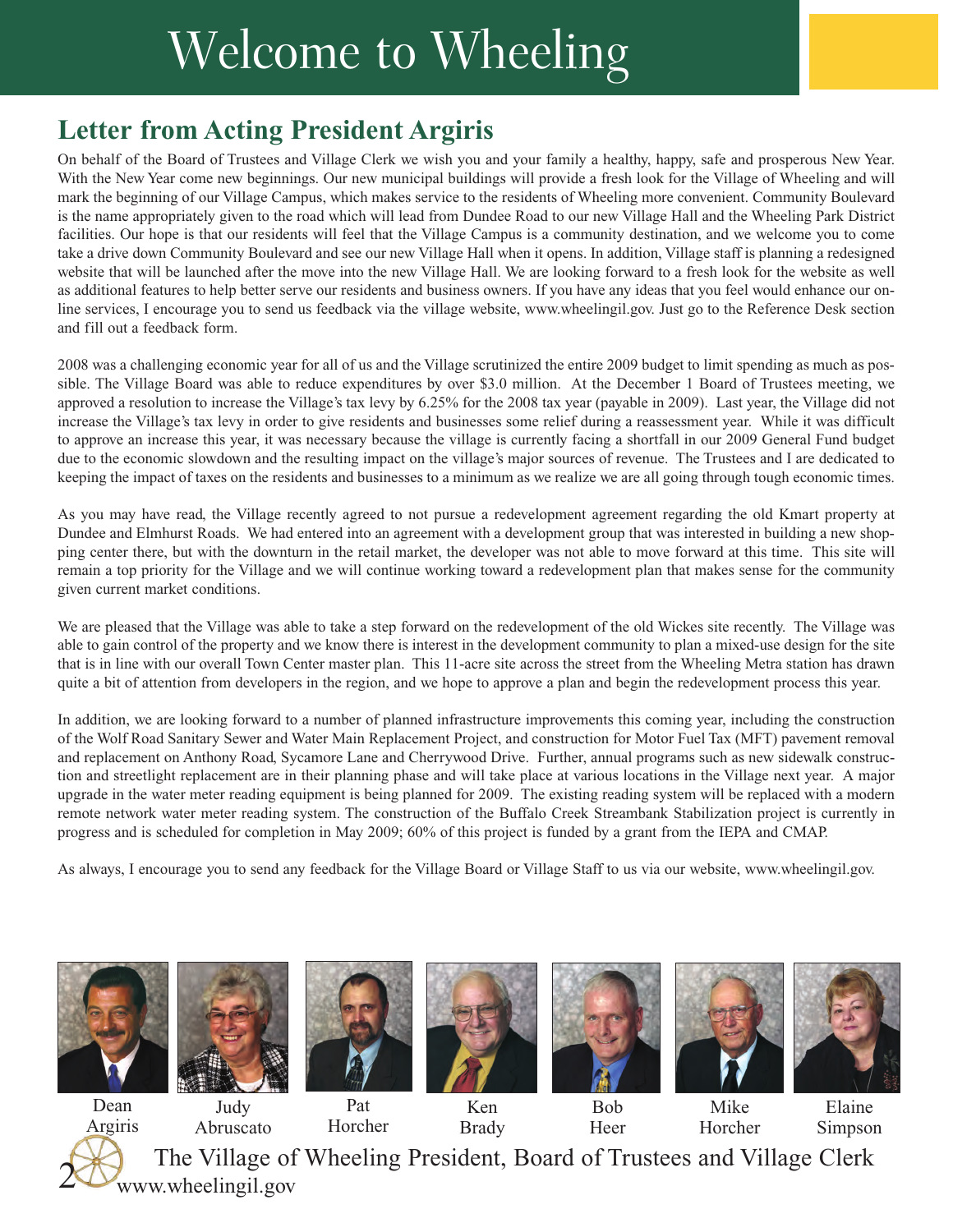# Welcome to Wheeling



The Clerk's Christine Brady, Deputy Village Clerk, **Corner** 

and Elaine Simpson, Village Clerk *REMEMBER WE ARE HERE TO HELP YOU*

#### **Consolidated Election**

The Consolidated Election will be held in Wheeling, Tuesday, April 7, 2009. We will be voting for Village President, Village Clerk and three Trustees.

If you have not yet registered to vote and are a U.S. Citizen, are or will be at least 18 years old by Election day, and have been a resident of your precinct for at least 30 days, you can register at Village Hall during regular business hours. Bring in two forms of identifi $cation - one with your current address on it - and we will assist$ you. The deadline to register to vote for the Consolidated Election is Tuesday, March 10th.

#### **Be a Good Neighbor**

Since we are now in the middle of another Chicago winter, we just want to remind you to keep an eye out for any elderly neighbors that might need some help, especially with shoveling after large snow storms. If you are unable to offer assistance, contact the Wheeling Pavilion Senior Center at 847-459-2670.

#### **Secret Shopper**

On a bright Sunday morning, a Wheeling resident decided to go over to the Walgreen's down the street from her home after looking at the Sunday advertisements and finding quite a few coupons that she was interested in using. At the store she was unable to find a few of the items that she had coupons for when a store rep came up to her and asked if he could help. She gave him the coupons and he proceeded to check the shelves for the items but was unable to

locate them. Instead of letting the resident leave empty handed, he went to the store room and found the merchandise she had hoped to purchase. Thanks Walgreen's, for going the extra step for our residents!



# The Health Corner

*…Brought to you by the Wheeling Board of Health.*

**Congratulations** to Wheeling resident Geraldine Brockett. Geraldine gave her 100th blood donation on November 12th at the Wheeling Community Blood Drive. A certificate of appreciation was given to her by the Board of Health commending her for her efforts in sharing the gift of life.





#### **Wheeling Board of Health Activities for 2009**

The Wheeling Board of Health will be holding various activities throughout the year to promote public health education and services for the residents of Wheeling. The first will be an 8 week smoking cessation class which will be held every Wednesday night starting January 7, 2009. The details regarding these classes are in this newsletter. "Don't make your goal to stop wanting a cigarette. Make your goal to stop having a cigarette despite wanting one!"

The Wheeling Community Blood Drives will be held **March 11th, July 8th and November 11th.** Please come in and donate. Each pint of blood saves 3 lives!

The Prescription Medication Drop off will continue to be held on the third Saturday of every month from 10a.m. until 12p.m. behind the Fire Department located at 255 W. Dundee Road. The medication must be in its original container. We also accept Sharps in a rigid container with a tight lid.

The Health Fair & Open House will be held again in October. The last Health Fair was very successful and we look forward to providing more health services and information to the residents.

If you have any questions regarding any of the programs and activities provided by the Board of Health, please call Health Officer Beverly Slaby at 847-229-4768.

www.wheelingil.gov

3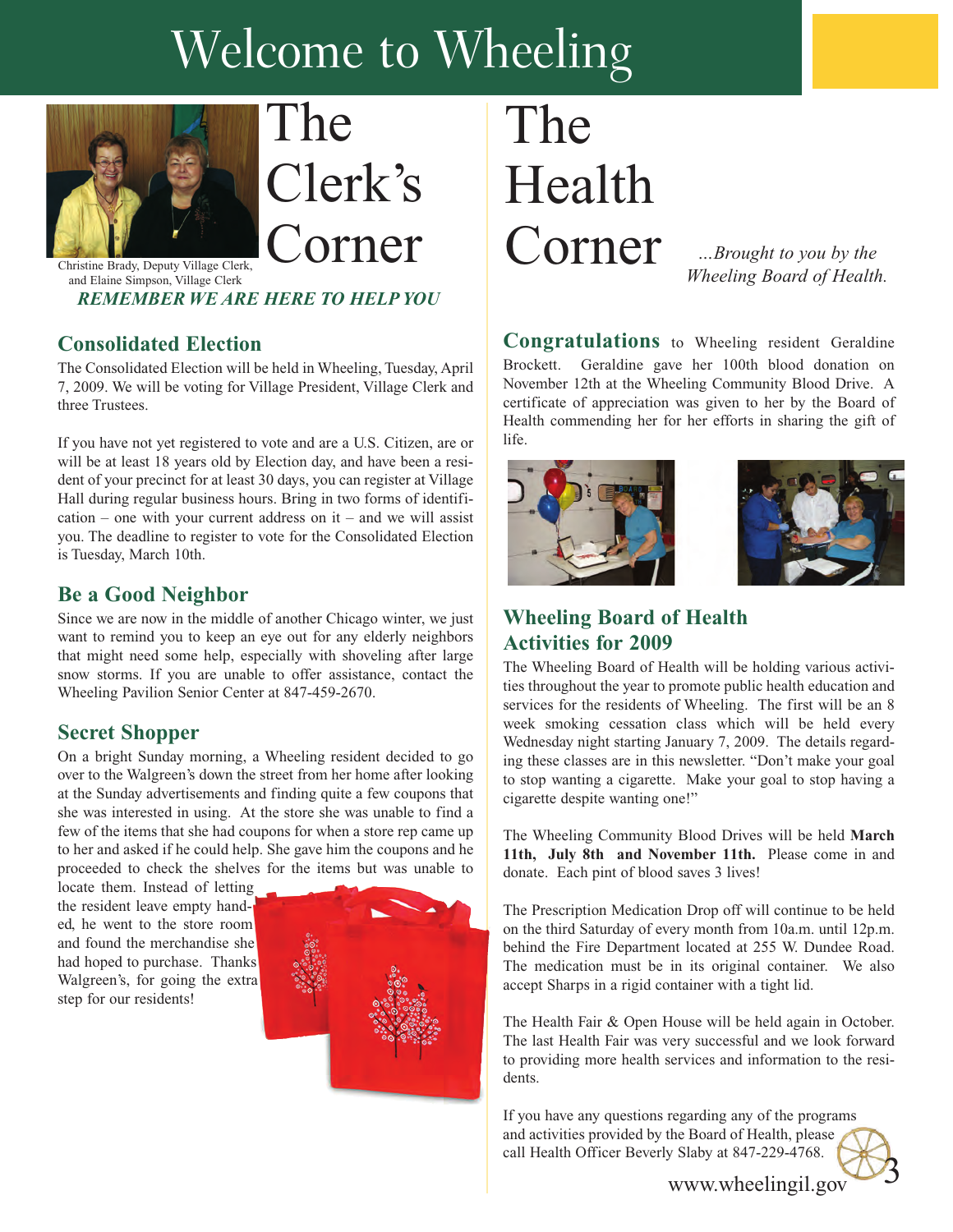# Fire & Police Department

#### **Community Beat Meetings**

Do you want to know what is really going on in Wheeling? Is crime up…down…the same? Now is the time to find out! Community Beat Meetings are held in the Council Chambers at the Village Hall on the 2nd and 4th Wednesdays of every month at 7:30 p.m.

Which meeting should you attend?

**Beat Meeting EAST**- meets the 2nd Wednesday of the month (for areas east of the railroad tracks)

**Beat Meeting WEST**- meets the 4th Wednesday of the month (for areas west of the railroad tracks)

Community Beat Meetings are an opportunity for residents and business owners to meet with Wheeling Police Officers in an effort to solve problems collectively. Area crime statistics are reported, citizen concerns are addressed and methods to resolve these issues are discussed.

Meetings end with an informational training topic presented. All members of the community are invited to participate in these open meetings. Monthly training topics are as follows:

| January:  | Defensive Driving                 |
|-----------|-----------------------------------|
| February: | Disaster Planning                 |
| March:    | Tornado Safety                    |
| April:    | Traveler Scams                    |
| May:      | Current Media Scares              |
| June:     | <b>Gang Awareness</b>             |
| July:     | Phone/International Lottery Scams |
| August:   | Personal Safety                   |
| September | <b>Identity Theft</b>             |
| October:  | Guest Speaker                     |
| November: | <b>Holiday Safety</b>             |
| December: | Winter Storm Safety               |

Please call the Crime Prevention Unit at 847-459-2994 with any questions you may have.



#### **Don't Get Towed!**

The Wheeling Police Department would like to remind you that under Ordinance 9.10.103 it is unlawful to park any motor vehicle on any street within 8 hours following a 2" or more snowfall. Any vehicle found to be in violation of this Ordinance may be towed at the owner's expense. Make sure to follow the signs stating 'Parking Prohibited when there is two inches or more of snow on the street' otherwise you could find your car has been towed!

#### **Winter Safety Tips**

Freezing temperatures, blowing snow, slippery roads, are all part of the winter season. While most people do not look forward to these seasonal problems, a few simple steps can prevent the winter season from becoming a tragic one for you and your family.

\* Give your home a special New Year's gift – a new battery for the smoke detector. If your smoke detector is more than ten (10) years old (or you don't know how old it is), it is time to replace it with a new one. A properly functioning smoke detector increases your chances of surviving a fire in your home by fifty (50) percent.

When removing snow from your driveway and sidewalks, remember to pace yourself. Even though it is cold outside, removal of snow can be a physically demanding activity. Make sure you are well hydrated by drinking a glass of water, prior to starting and again when you are done. The wetter the snow the heavier it is and the more physically demanding it can be and more stressful on your heart.

\* Keep children away when snow blowing. The snow blower may pick up a rock, a

piece of chipped concrete, or even a piece of ice which can become a dangerous missile. These items can be expelled from the snow blower with such force that it can seriously injure persons nearby.

\* Keep loose clothing away from the moving parts on a snow blower, particularly scarves and gloves. Loose clothing can be drawn into the spinning augur and can cause personal entrapment in the machine or amputation of fingers.

Never refuel a snow blower while it is running or inside your garage. Let the engine cool for several minutes before refueling. Spilled fuel on a hot engine can ignite and cause a fire.

\* If you live near a fire hydrant, please make sure to remove the snow surrounding it. It is important for the Fire Department to have a minimum of two (2) feet around all sides of a fire hydrant. Failure to remove the snow from around a fire hydrant may result in a delay in extinguishing a fire in your home or that of a neighbor due to the lack of available water supply and the need to find another non-obscured fire hydrant.

\*Winter weather conditions can cause additional traffic congestion which makes it even more difficult for fire and police personnel to respond to emergency calls. Please do your part in pulling all the way over to the right side of the road

4



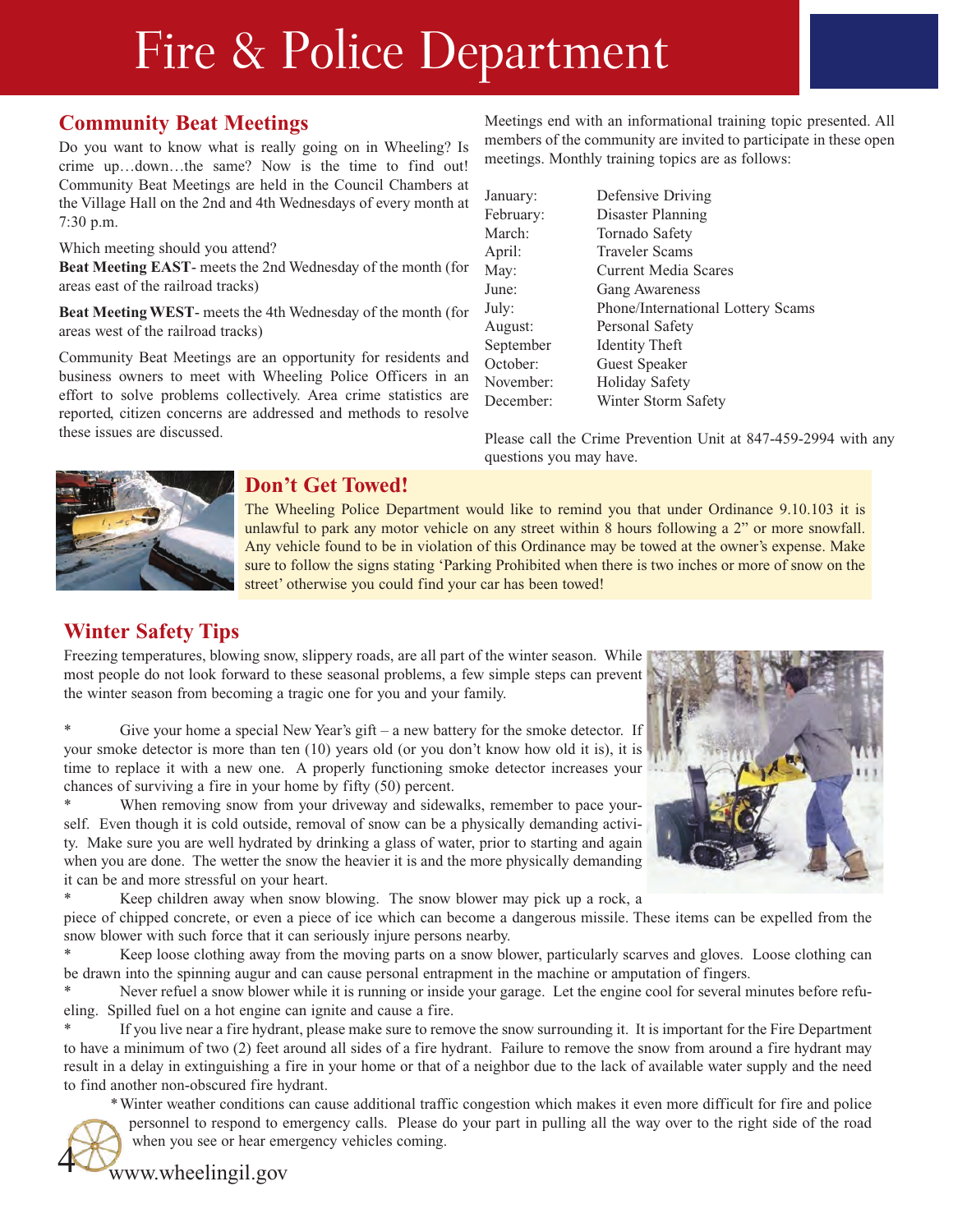## Public Works, Community Development, Capital Projects

#### **Holiday Refuse and Recycling Reminder**

#### In observance of New Year's Day, January 1, 2009, refuse and recycling collections will be delayed by one day.

Waste Management will be collecting Christmas trees for recycling during the first two weeks in

January. All trees must be bare (No decorations, lights, tinsel, stands or plastic bags) before placing at the curbside. Trees will be collected on regularly scheduled collection days.

#### **2009 Holiday Solid Waste Schedule**

There will be no refuse, recycling or yard waste collections on the following observed holidays:

- •New Year's Day •Memorial Day
- •Independence Day •Labor Day
- •Thanksgiving Day Christmas Day

If a holiday falls on a weekday, the regularly scheduled collection for that day (and the remainder of that week) will be delayed by one day. For example, Thursday collections will be completed on Friday and Friday collections will be completed on Saturday.

#### **Protect Water Lines from Freezing**

Water expands as it freezes, therefore placing great pressure on anything that contains it, such as metal or plastic pipes. Expanding water can cause pipes found in basements, crawl spaces, attics, garages and kitchen cabinets, to break. Also, pipes running against exterior walls that have little or no insulation are vulnerable to freezing. Some precautions residents can take are:

•Seal cracks in doors, windows and foundations.

Small openings that consistently bring cold air can quickly freeze pipes.

•Open cabinets and closets that contain water lines to allow warm air to circulate around plumbing.

•Allow cold water to drip or trickle through faucets. Dripping water prevents pipes from freezing since the temperature of the water running through it is above freezing.

•Check pipe insulation periodically to make sure it is dry.

•Consider installing pipe insulation.

•If going away during the cold weather, residents should keep temperatures no lower than 55F.

#### **Winter Reminders:**

#### **Sidewalk Snow Removal**

Residents and businesses are reminded to clear their sidewalks whenever there is snowfall, and by 10:00 a.m. on every morning thereafter. In cases where the snow and ice is frozen and difficult to remove, please apply sand, salt, or another substance manufactured for the purpose of melting snow and ice.

#### **Snow Plowing**

Public Works is responsible for clearing seventy-five (75) miles of Village streets as quickly as possible after the snow has fallen. Here are some quick, helpful ways residents can assist them:

It is unlawful to park vehicles on any street in the Village at any time within eight hours after a snow fall of two inches or more (per Village Code 9.10.103). This allows streets to be plowed accordingly by Public Works.

Please maintain a safe distance (100 feet or more) when driving behind a snow plow or salt truck.

\* When shoveling driveways, place the snow on the right side of the driveway as you face the street. This does not allow for the plows to push the snow back into the driveway.

- Don't shovel or snow blow into the streets.
- If a contractor plows the driveway, it must be stored on the resident's property or parkway, not the neighbor's!

The Village is not responsible for State roadways. These include Lake Cook Road, Dundee Road, Milwaukee Avenue, Palatine Road, Schoenbeck Road, Hintz Road, Aptakisic Road, Elmhurst Road, McHenry Road, and Wolf Road (Manchester North to Milwaukee Ave and South of Marquardt to Camp McDonald).

#### **Mailbox Damage**

Damage done to a mailbox by snow being discharged from a snow plow will be the responsibility of the property owner. If, however, a snow plow comes in physical contact with a mailbox, then the Village will replace the mailbox per Village standard. Public Works recommends that residents ensure that their mailboxes are sturdy and follow Village code.

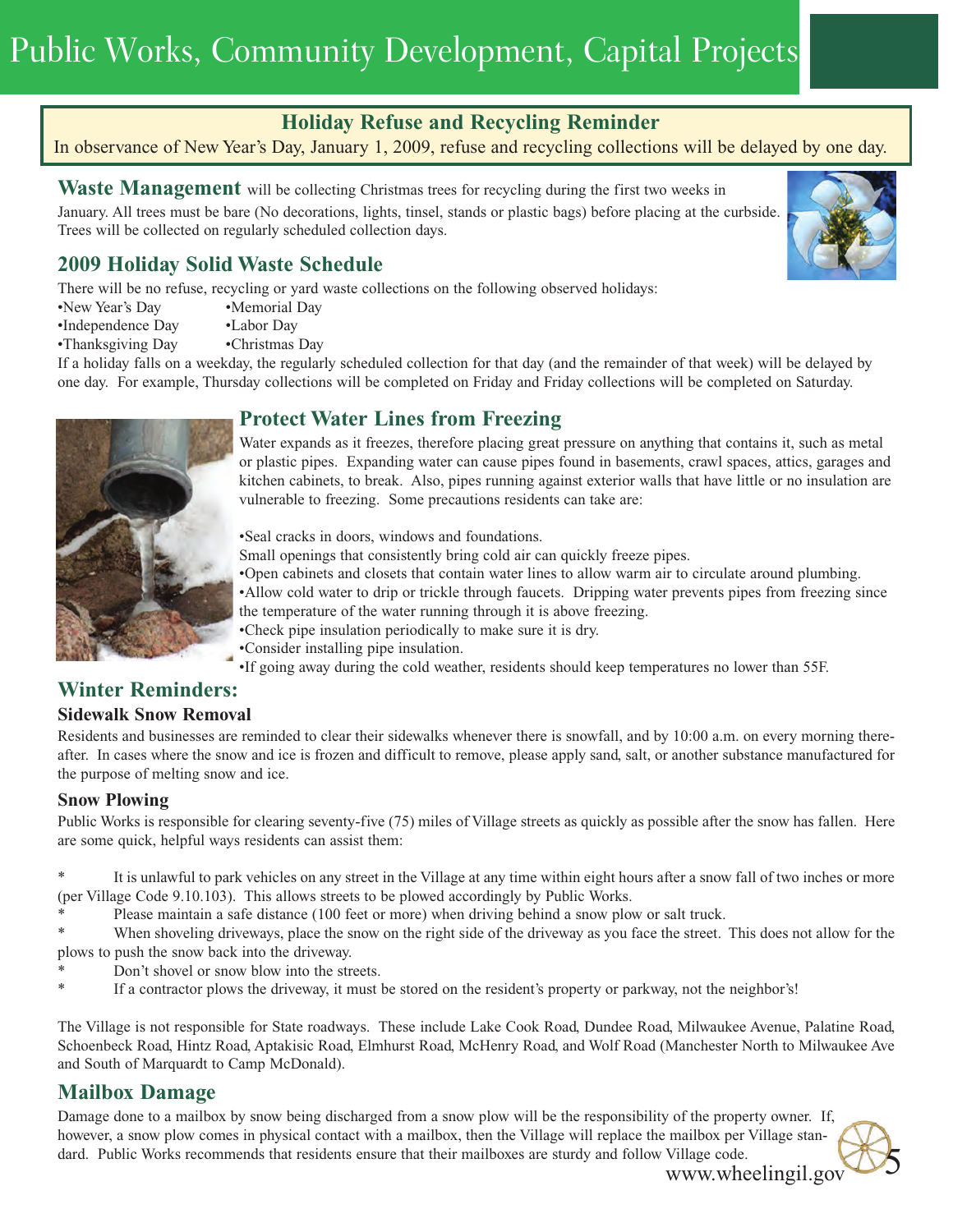## Senior Center



### **Pavilion Senior Center \* 199 N. First St. \* 847-459-2670**

*The Pavilion Senior Center in Wheeling announces the following programs to be offered to area senior citizens. Anyone 55-years or older is welcome to join the activities or volunteer services to assist or share talents with others.*

### **New in January – Tuesday evening activities**

6 p.m. – 9 p.m.

#### *We have heard you!*

Tuesday night out! Join us for great evening activities including:

\*Evening Craft Club: Scrap booking, Card Making, Quilting etc. (minimal cost for supplies)

\*Computer Classes: Check with Pavilion staff or SeniorNet volunteers for class list and prices.

\*Evening Card Club: Poker, Bridge, and Pinochle, whatever you fancy! Come meet your friends for crazy games! No money exchanged – just great fun!







#### **Volunteers are Needed!**

-Do you like to drive?

-Are you artistic and need an outlet?

-Do you like to help people?

Join the Senior Center Volunteer Club and get involved in your community! Contact us for an application and share a little of yourself with those in need.

#### **Will you be a Sno Angel?**

As we begin this New Year full of promise and hope, helping our neighbors just seems right. The first snowfalls of winter can mean a challenge for some Wheeling residents to keep their sidewalks clear and avoid falls. Some of Wheeling's seniors in particular need extra help in the winter to keep their driveways and sidewalks shoveled, ice-free and safe. Sno Angels is an international campaign to be good neighbors and help seniors and other neighbors in need with snow removal this winter.





All you have to do to be a Sno Angel is simply adopt a senior's driveway and sidewalk this winter and keep it clear. Watch for people in your neighborhood that could use help and ask if you can lend a hand. Care for each other this winter season!

If you or your community group would like to volunteer to help others even outside your neighborhood, please contact the Wheeling Pavilion Senior Center at 847-459- 2670 and ask to be part of the Sno Angel Snow Removal Program.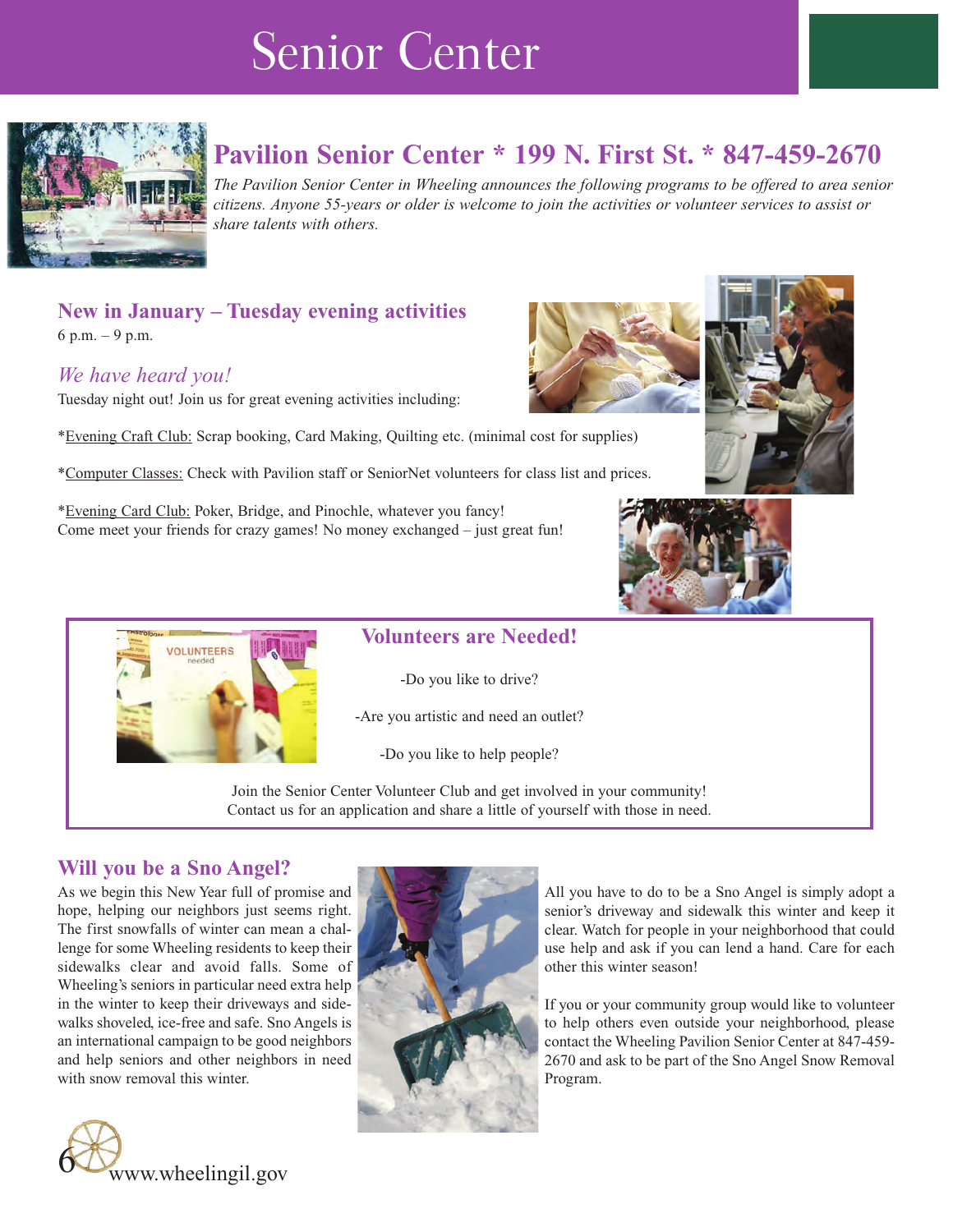# Community Highlights

## **Village Board Highlights**

#### *Recent Village Board Actions* View Village Board meetings on Comcast Channel 17, AT&T Channel 99

#### **Authorized**

Supporting the Purchase of Control of the EJ&E West Company by the Canadian National Railway Company.

Certain Landowner Agreements, Agreement and Grant of Easements and Grant of Temporary Easements, related to the Buffalo Creek Streambank Stabilization Project.

A Professional Services Agreement with Christopher B. Burke Engineering to Provide Phase III Construction Engineering Services for the Phase I Buffalo Creek Streambank Stabilization Project Improvements.

A Predevelopment Agreement Between the Village of Wheeling and JELMJ, LLC for the Development of the Property at the Southwest Corner of Lake Cook Road and Milwaukee Ave, Comprising a part of the North TIF.

An Intergovernmental Agreement between the Illinois Department of Transportation (IDOT) and the Village of Wheeling for McHenry Road Median Repair.

Acceptance of a Professional Soil Scientist Proposal from H.H. Holmes Testing Laboratories for Geotechnical Soil Drilling and Analysis at the Southwest Corner of Milwaukee Ave and Lake Cook Rd.

Acceptance of a proposal from Kenig, Lungren, O'Hara and Aboona Inc. for Traffic Engineering Analysis on the Property Located at the Southwest Corner of Milwaukee Ave and Lake Cook Rd.

Acceptance of a Proposal from Melaniphy Associates for Real Estate Marketing Analysis on the Property Located at the Southwest Corner of Milwaukee Ave and Lake Cook Road.

A Façade Improvement Grant for Bob Chinn's Crab House, 393 S. Milwaukee Ave.

A Purchase and Sale Agreement for the Purchase of 351 W. Dundee Road. **Proclaimed**

- Dan Horcher Service: 50th Anniversary
- Bart Burns Day: November 27, 2008
- Original Granny's: 25th Anniversary

Congratulating the Village of Wheeling's Citizen Patrol Group.

- Thomas Lorenz Day: December 19, 2008
- William Stutzman Day: December 31, 2008

**Welcome to these new Wheeling Businesses**

**Best Aid Medical Supply** 1040 S. Milwaukee #130

**Devon Bank** 561 N. Milwaukee Ave.

**Dunes of Wheeling** 370 W. Dundee Rd.

**EZ Go Travel** 401 S. Milwaukee #190

**High Tech Car & Truck Repair**  890 S. Milwaukee Ave.

> **Northtown Bank** 23 W. Dundee Rd.

**Romantika**  711 N. Milwaukee Ave**.**

**- - - - - - - - - - - - - - - - - - - - - -**

#### **These Businesses Have Relocated**

**Fountain Technologies** to 423 Denniston Court

**Emconn Tool Corp** to 668 Wheeling Road

**Subway**  to 1043 Lake Cook Road

**Liberty Tax Service**  to 765C W. Dundee Rd.

#### **Take Our Business Survey!**

The Economic Development Department, in cooperation with the Chamber of Commerce, is conducting a business survey over the next few months. The village does this survey every few years to get a snapshot of what local businesses are planning for the coming years and to get detailed thoughts or suggestions from the business community. We find this to be an important process to gather feedback and see what we are doing right, and what we might do better, to maintain Wheeling as a business friendly community. You can complete the survey online by going to our website, www.wheelingil.gov, and clicking on the 'Take Our Business Survey' link. The candid input of each Wheeling business is important to the community, and we thank you for your consideration in this. Furthermore, feel free to communicate suggestions to the Economic Development Department just dial 847-229-4719.

Watch all Village Board meetings as well as Plan Commission meetings On Demand at www.wheelingil.gov

www.wheelingil.gov

7